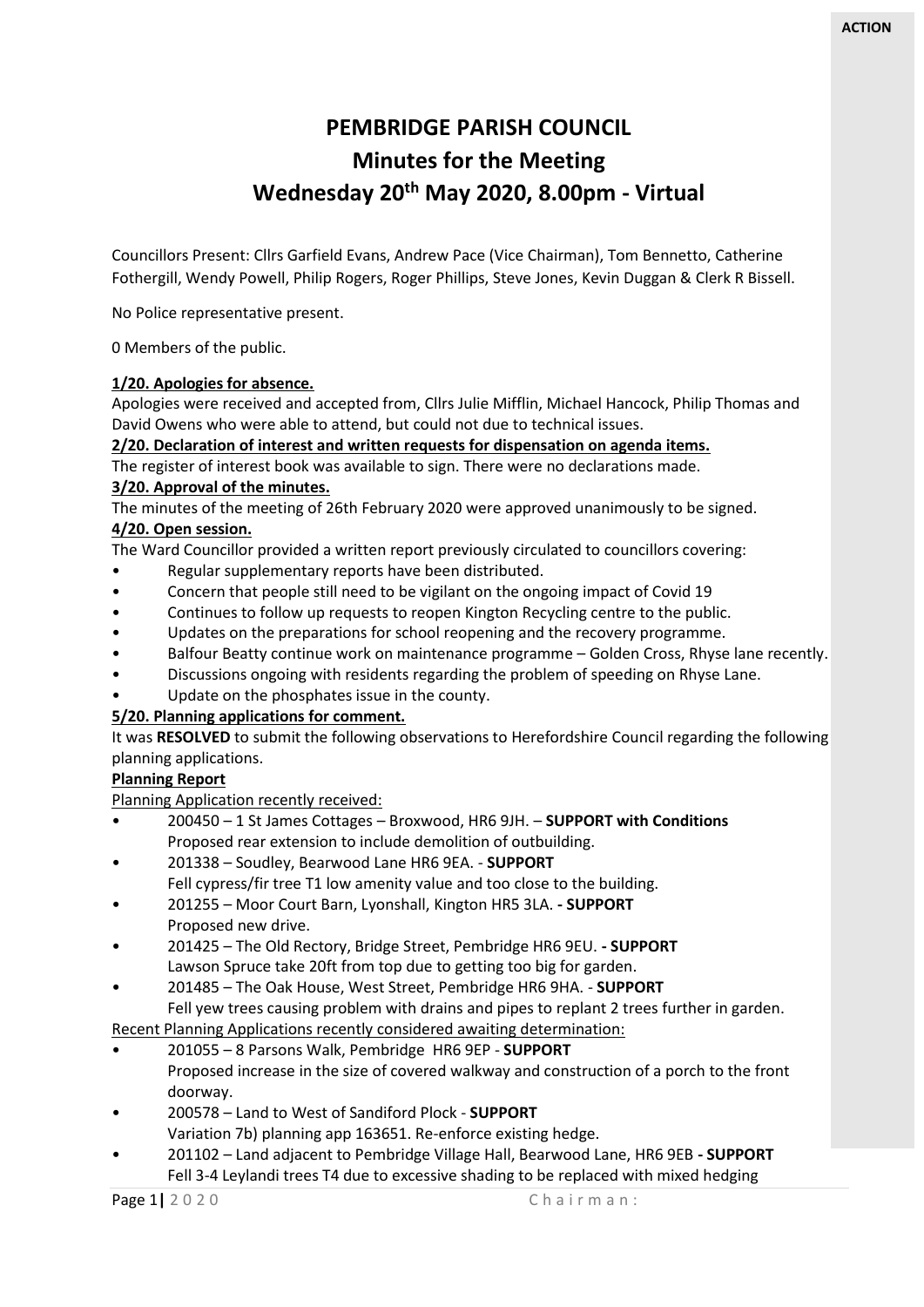- 200422/3 Duppa Almshouses, Bridge Street, Pembridge **- SUPPORT**  Repair and refurbishment of the building and conversion from four dwellings to two.
- 194380 Clearbrook Farm, Pembridge HR6 9HL- **SUPPORT** Internal refurbishment for house including loft conversion, replacement windows, installation of bathrooms and repairs to timber frame.
- 194275 Lower Green Farm, Pembridge HR6 9JG. **SUPPORT**  Proposed siting of shepherd's hut for use as holiday accommodation
- 193863 Threshing Barn at Luntley Court, Pembridge HR6 9EH **SUPPORT**  Conversion of agricultural threshing barn to domestic use with accommodation on 2 floors and construction of detached car port and store.
- 194008 Land at The Old Oak House, East Street, Pembridge, HR6 9HA **SUPPORT** The erection of three self-build dwellings and associated works including the demolition of the former doctor's surgery and access improvements.
- 193126 Fairfield Cottage, 12 Court Meadow, Pembridge HR6 9EW **- SUPPORT**  Fell Silver birch due to damage and falling sap.
- 191863 3 Glan Arrow Cottages, Bridge Street, Pembridge HR6 9EX **- SUPPORT** Proposal to replace 8 existing window casements with like for like replacements.
- 182726 Land forming part of Green Farm, Lyonshall, Kington **– NO COMMENT** Hybrid planning – proposed erection of new poultry site with solar panels, biomass boilers, associated buildings and development to A480. Outline planning for a poultry managers' dwelling

# **Planning Decisions.**

- 200828 Bramble Cottage, Bridge Street, Pembridge **– SUPPORT -APPROVED** Fell 5 Silver Birch and 1 Willow tree.
- 200334 Pembridge School HR6 9EA **– SUPPORT - APPROVED** Conifer Tree to fell excessive shading to neighbours property.
- 200302 6 Ruby Drive, Pembridge HR6 9FE OBJECT not owner **- WITHDRAWN** Remove diseased & rotten wood from overgrown alder tree & replace with native species.
- 200218 Church House, Market Square, Pembridge HR6 9DZ- SUPPORT **-APPROVED** Proposed pollard ash tree interfering with main power line.
- 200245 Eastview, East Street, Pembridge HR6 9HA. **SUPPORT -APPROVED** Proposed tree works – various
- 200036 Melvin House, Bearwood Lane, Pembridge HR6 9DZ- **SUPPORT -APPROVED** Proposed garden room.
- 183871 The Grove, Noke Lane, Pembridge HR6 9HP. **-SUPPORT – WITHDRAWN** Installation of a waterwheel and channel adjacent to the existing weir.

# **6/20. Clerks report.**

The Pembridge Good Neighbour Scheme has lead the volunteer support in Pembridge providing a quick response to the Covid 19 situation. A report to councillors highlighted that the response from people in the parish either via word of mouth or from the Council website was excellent, with 42 volunteers offering support. As of Monday 18th May, the team has successfully completed 235 different requests. The main requests being prescriptions and shopping with only couple of requests for befriending, they have also supported Townsend Farm's deliveries to isolated people within the village. Cllr Evans expressed the Parish Councils thanks for the good work the PGNS are doing in the community.

Clerk Update:

- Completed all year-end financial statements.
- Organised year end internal audit and completed
- Updated councillors on Coronavirus situation
- Followed up several footpath issues.
- Arranged video conferencing.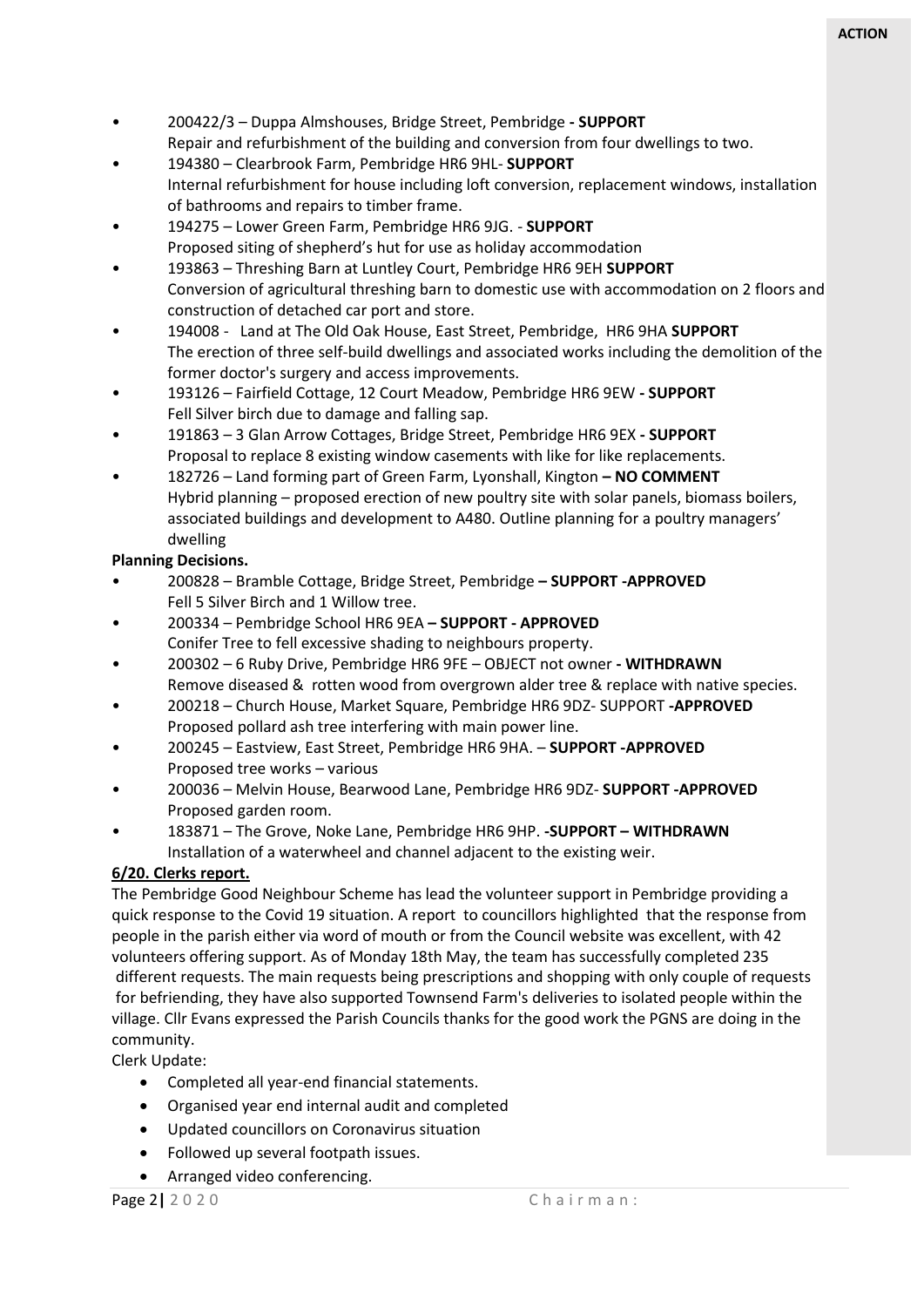#### **7/20. Finance Report and approve payments.**

Bank reconciliation for 30<sup>th</sup> April 2020 complete using VT cashbook.

| Balances at 30 <sup>th</sup> April 2020: |  |  |  |
|------------------------------------------|--|--|--|
|                                          |  |  |  |

| <b>Current Account:</b>                     |   | £36088.94 |  |
|---------------------------------------------|---|-----------|--|
| Tracker Account:                            |   | £15981.77 |  |
| <b>National Savings Account:</b>            |   | £12021.39 |  |
| Income since last meeting:                  |   |           |  |
| Kinsgpan – Parish magazine advertising 2020 | £ | 500.00    |  |
| 1st Half Precept 2020                       |   | £17000.00 |  |
| VAT refund Qtr 4 Sep19 - Mar20              | £ | 388.98    |  |
|                                             |   |           |  |

#### Requests for payment: **All APPROVED**

Toilet Cleaner, Clerk salary & HMRC for April & May 2020 as previously agreed by Parish Council NEST pension contribution as per agreed payment schedule

| Zen Internet              | Cp pane bronze internet charge (Paid) | £59.88     | <b>Pd March</b> |
|---------------------------|---------------------------------------|------------|-----------------|
| <b>One Stop Print</b>     | Magazine Printing Apr/May (Paid)      | £300.00    | Pd March        |
| <b>CleanMY</b>            | Soap & Cleaning products (Paid)       | £73.28     | Pd March        |
| Y/E Fund transfer         | To business premium account (Paid)    | £5.00      | Pd March        |
| James Ross                | <b>Mowing March 20</b>                | £190.00    | Pd April        |
| Walker Ladd               | Surveyor report                       | £1815.00   | Pd April        |
| Clerks Exp                | Mar/Apr                               | £90.35     | Pd April        |
| West Mercia Energy        | Elec toilets – Feb                    | £17.70     | Pd April        |
| Viking                    | Stationery covid mailing              | £501.15    | Pd April        |
| HALC                      | 2020 Subscription                     | £636.19    | Pd April        |
| Pembridge Hall            | Meetings Jan & Feb 20                 | £36.00     | Pd April        |
| <b>SLCC</b>               | Annual subscription shared with LPC   | £90.00     |                 |
| Pembridge PCC             | Annual mowing contribution            | £500.00    |                 |
| Welsh Water               | Water Toilets Oct 19- Apr20           | £212.50    |                 |
| <b>West Mercia Energy</b> | Elec Toilets Mar 20                   | £18.41     | +VAT            |
| Came & Co                 | Insurance 2020-21                     | £896.48    |                 |
| <b>Amenity Trust</b>      | Car Park & Toilets insurance 2020     | <b>TBC</b> |                 |
| James Ross                | Mowing April 20                       | £575.00    |                 |

#### **Adopt Annual Accounts 2019-20.**

**7/20a.** The clerk read the internal audit report, there were no recommendations and it was **APPOVED.** The end of year accounts were presented. It was noted reserves were now equivalent to the precept. **RESOLVED: The accounts for 2019/20 were approved unanimously** to be signed by the Chairman and clerk.

**7/20b.** The annual financial return and audit form Section 1 - **The Annual Governance Statement for 2019/20** was read, reviewed, and **agreed unanimously** to be signed by the chairman and the clerk. **7/20c.** The annual financial return and audit form Section 2 – **The Accounting Statements for 2019/20** were reviewed and **agreed unanimously** to be signed by the chairman and the responsible finance officer.

The completed return to be forwarded to external auditor by 1st July 2020. *Clerk to arrange.* **8/20. Review Internal Controls and Appoint the internal auditor or 2020-21.** 

Councillors considered financial risk and agreed that controls were adequate at present. Mrs Anne Pickup was thanked for performing the duties of internal auditor efficiently. Councillors **AGREED unanimously** to appoint Mrs Pickup to perform the 2020-21 internal audit – *Clerk to arrange.* **9/20. Approve Land & Assets Register.** 

The Clerk advised there are no new assets on the register. The Chair proposed the register as accurate, Cllr Pace seconded, and it was agreed unanimously to adopt the land and assets register. **10/20 Adoption of the Risk Assessment.**